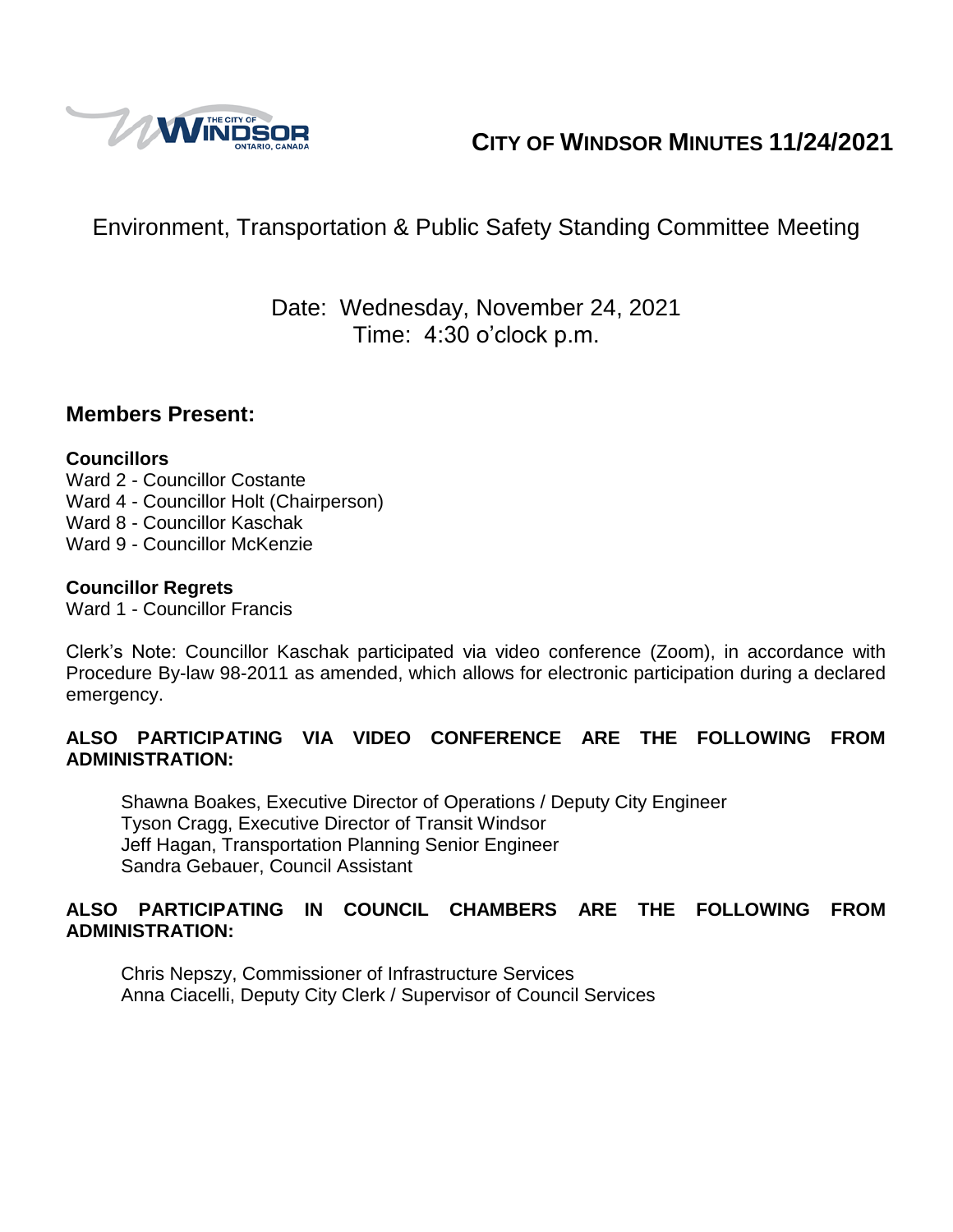# **Minutes Environment, Transportation & Public Safety Standing Committee Wednesday, November 24, 2021** Page 2 of 9

## **1. CALL TO ORDER**

The Chairperson calls the meeting of the Environment, Transportation & Public Safety Standing Committee to order at 4:30 o'clock p.m.

## **2. DISCLOSURE OF PECUNIARY INTEREST AND THE GENERAL NATURE THEREOF**

None disclosed.

# **3. ADOPTION OF THE MINUTES OF THE ETPS STANDING COMMITTEE**

## **3.1. Adoption of the Environment, Transportation & Public Safety Standing Committee minutes of its meeting held October 27, 2021**

Moved by: Councillor McKenzie Seconded by: Councillor Kaschak

THAT the minutes of the Environment, Transportation & Public Safety Standing Committee meeting held October 27, 2021 **BE ADOPTED** as presented. Carried.

Report Number: SCM 357/2021

# **4. REQUEST FOR DEFERRALS, REFERRALS OR WITHDRAWALS**

None requested.

# **5. COMMUNICATIONS**

None presented.

## **6. PRESENTATIONS AND DELEGATIONS**

None.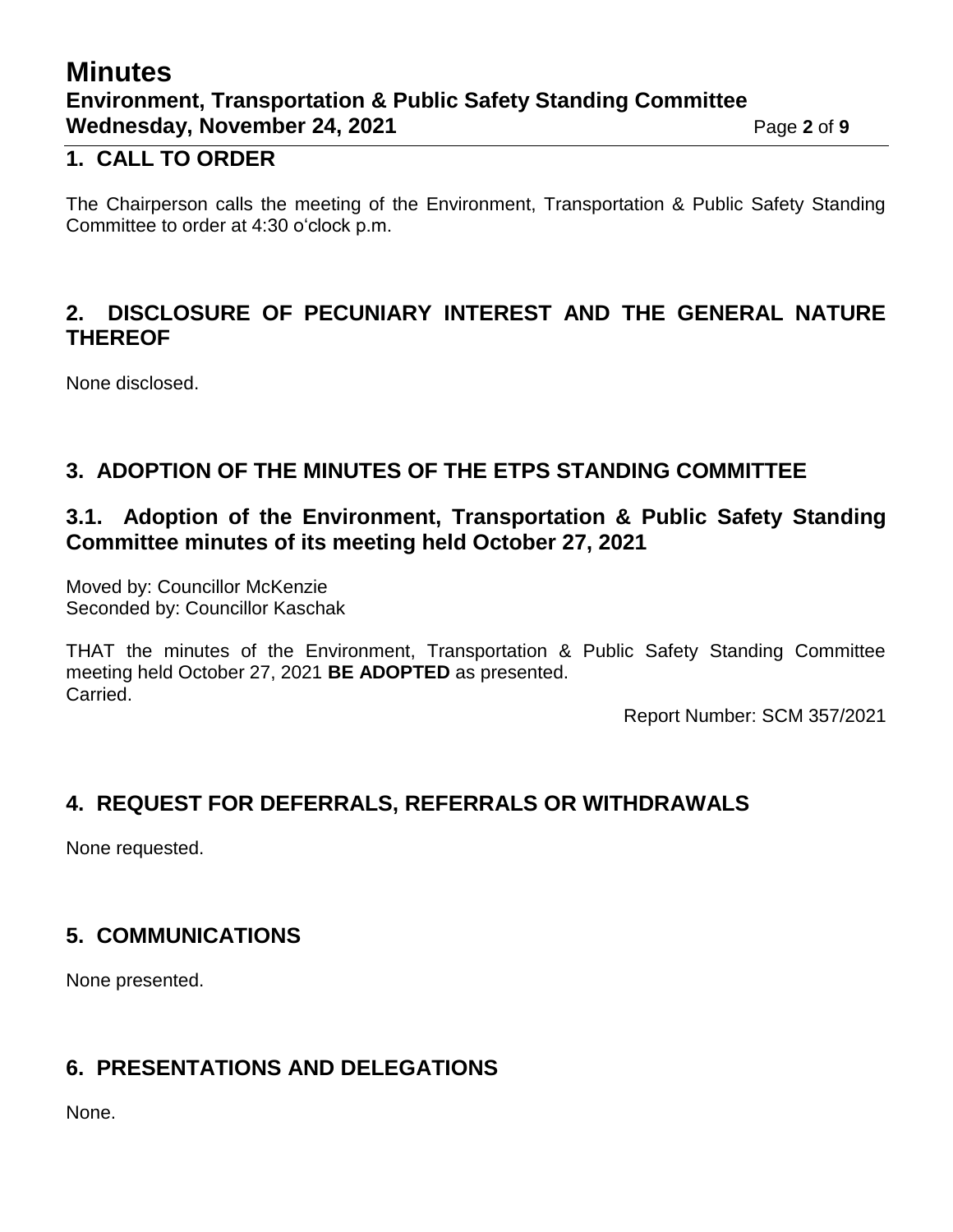# **Minutes Environment, Transportation & Public Safety Standing Committee Wednesday, November 24, 2021** Page 3 of 9

### **7. COMMITTEE MATTERS**

## **7.1. Minutes of the Windsor Licensing Commission of its meeting held September 22, 2021**

Moved by: Councillor Costante Seconded by: Councillor McKenzie

Decision Number: **ETPS 868** THAT the minutes of the Windsor Licensing Commission of its meeting held September 22, 2021 **BE RECEIVED**. Carried.

> Report Number: SCM 337/2021 Clerk's File: MB2021

## **7.2. Report No. 74 of the Windsor Bicycling Committee - Support of the separated bike lane project along University Avenue in 2022**

Moved by: Councillor Costante Seconded by: Councillor Kaschak

Decision Number: **ETPS 869**

THAT Report No. 74 of the Windsor Bicycling Committee of its electronic poll held on October 22, 2021 indicating:

That the Windsor Bicycling Committee enthusiastically SUPPORTS the proposal to create a separated bike lane pilot project along University Avenue in 2022.

### **BE APPROVED**.

Carried.

Report Number: SCM 350/2021 Clerk's File: MB2021

## **7.3. Essex-Windsor Solid Waste Authority Regular Board Meeting Minutes - October 5, 2021**

Moved by: Councillor McKenzie Seconded by: Councillor Kaschak

### Decision Number: **ETPS 870**

THAT the minutes of the Essex-Windsor Solid Waste Authority (EWSWA) of its Regular Board Meeting held October 5, 2021 **BE RECEIVED**. Carried.

> Report Number: SCM 364/2021 Clerk's File: MB2021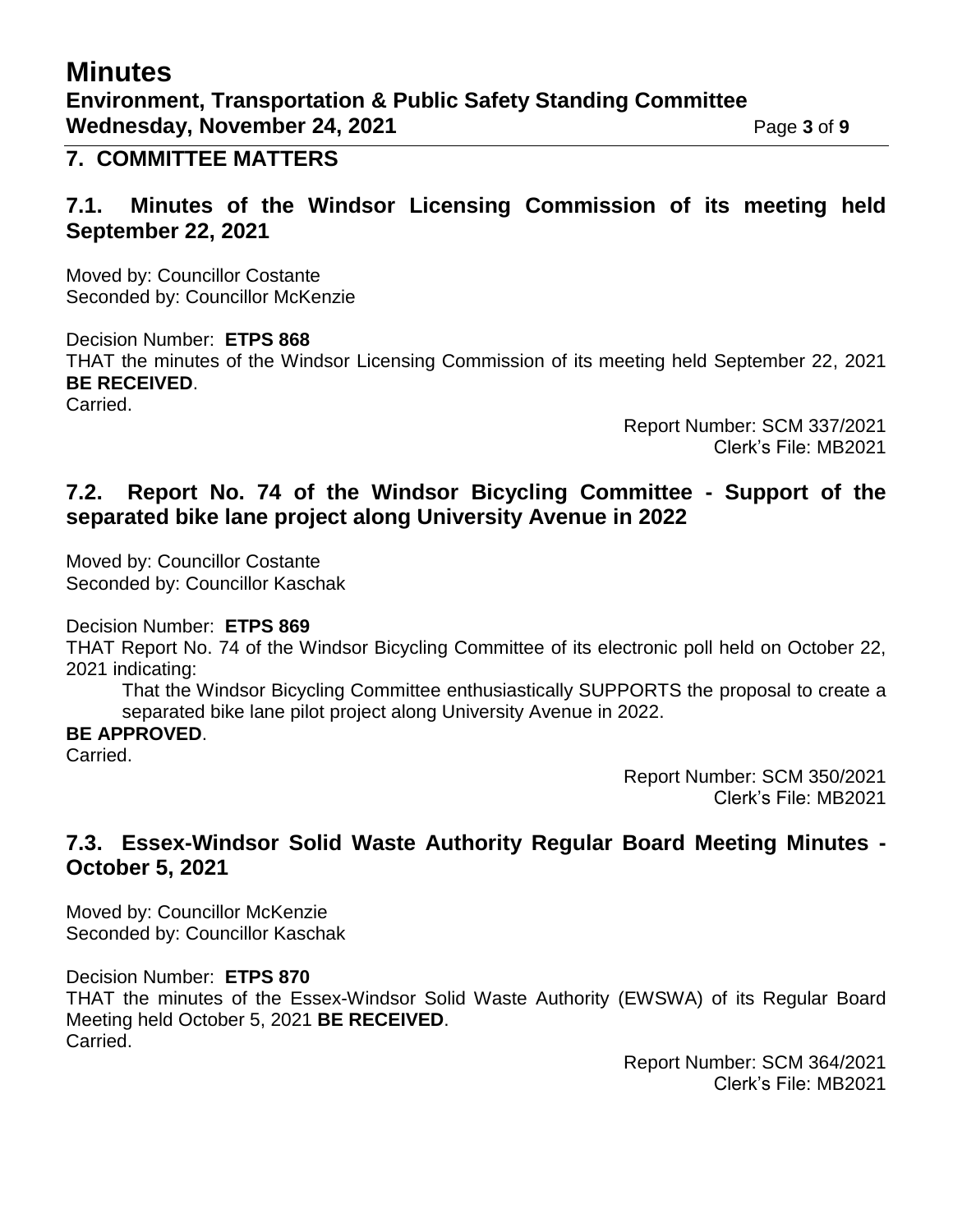# **Minutes**

**7.4. Minutes of the Town & Gown Committee of its meeting held September 29, 2021**

Moved by: Councillor Costante Seconded by: Councillor McKenzie

### Decision Number: **ETPS 871**

THAT the minutes of the Town & Gown Committee of its meeting held September 29, 2021 **BE RECEIVED**.

Carried.

Report Number: SCM 365/2021 Clerk's File: MB2021

# **8. ADMINISTRATIVE ITEMS**

## **8.1. Street Lighting Policy - City Wide**

Councillor McKenzie requests clarification related to recommendation 4 (a). Shawna Boakes, Executive Director of Operations (A), appears via video conference before the Environment, Transportation & Public Safety Standing Committee regarding the administrative report "Street Lighting Policy - City Wide" and indicates that administration was following Council's direction as close as possible related to street lighting and decorative street lighting in particular, related to ongoing maintenance and costs to developers, and provided that information. Ms. Boakes provides the developers role, costs that may be incurred by the residents, the City, and the developers. Administration developed option 4 (a) with these things in mind, which requires that the developers pay for the initial cost of the infrastructure or the City would ask for cash in lieu for future upgrade/maintenance above the norm, and any funds left would be used to replace the poles when required. Administration provides more specific financial details.

Councillor McKenzie inquires about the lights themselves and whether there are certain lights and standards that the developers should be adhering to. Ms. Boakes indicates that there are typically 3 different light poles and 2 different fixtures that are similar in nature and the developers get to select from those.

Councillor McKenzie inquires about the lifecycle of these lights and are they being considered from an environmentally sustainable lens, and whether there is an opportunity to improve on the existing standards. Ms. Boakes responds that the fixtures are being considered through an environmentally sustainable lens and provides details related to some poles that degraded much faster and how those were eliminated from the choices available. Ms. Boakes adds details related to LED lights, which have been in place for the last 2-3 years, and adds that products are monitored when they are available and reduced wattages are being considered also.

Councillor McKenzie inquires about the financial impact and whether this component is included in the Asset Management system moving forward. Ms. Boakes indicates that it is not a part of the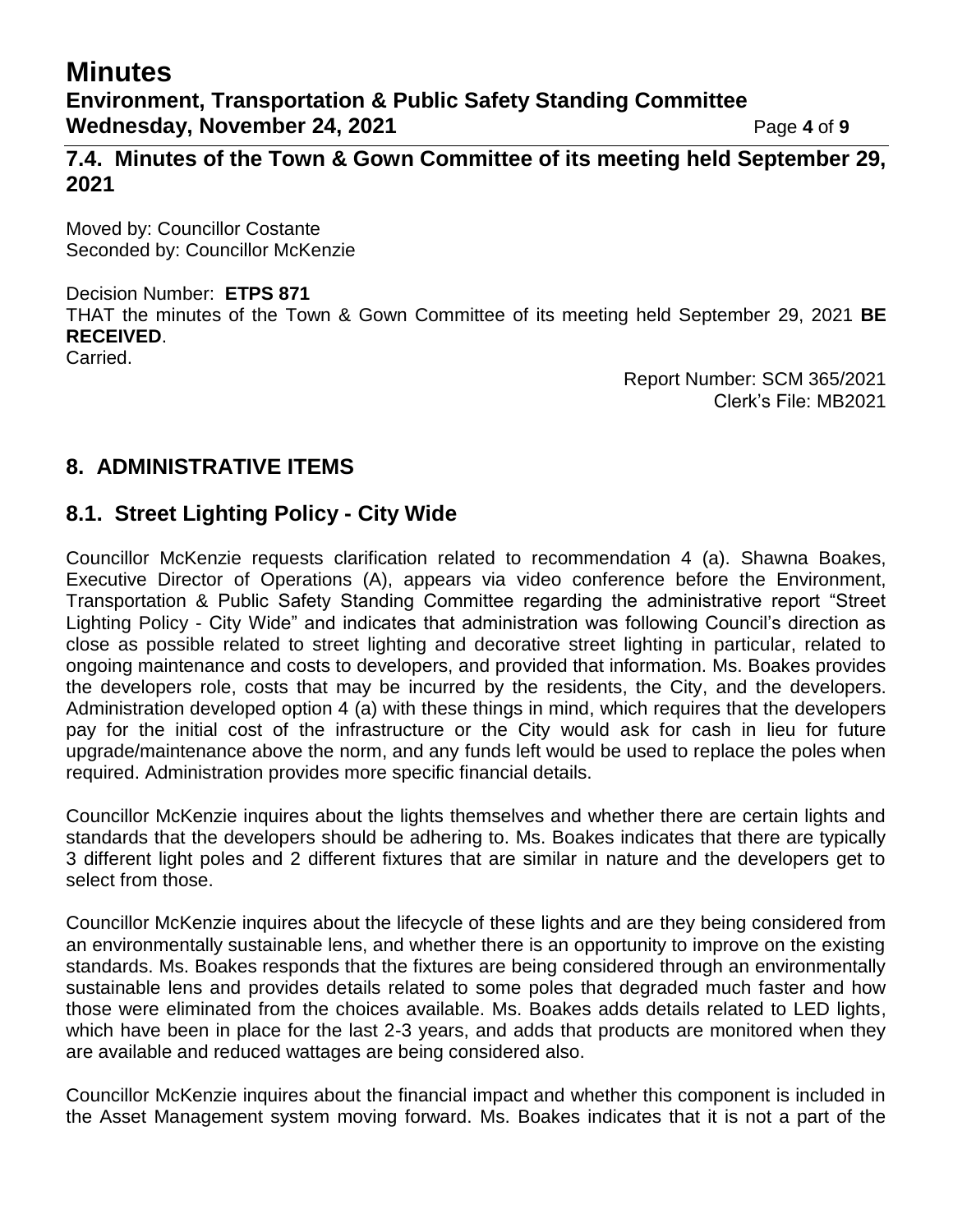# **Minutes Environment, Transportation & Public Safety Standing Committee Wednesday, November 24, 2021** Page 5 of 9

system yet as a full inventory is not yet complete. Ms. Boakes anticipates that when the data collection is complete and estimates are built in, as well as consultation with planning, the next step would be including this in the Asset Management Plan.

Councillor McKenzie inquires about the second part of the recommendation related to the alley lighting policy and can administration be directed to move forward with the policy as part of the Local Improvement Program (LIP) framework. Ms. Boakes indicates there is no specific operational reason why it could not become part of the framework. Ms. Boakes adds that it would be up to Council to determine funding for on-going maintenance and replacements, etc.

Councillor Costante inquires whether inflation and escalating costs are factored in. Ms. Boakes indicates that LED costs in general are decreasing and administration anticipates that technology will cost less in the future.

Councillor Costante inquires whether the process of alley lighting can be included in the LIP framework. Ms. Boakes provides the details related to the LIP process, i.e. the property owners would bear the initial cost and moving forward would be the City's responsibility, after installation the City would take over maintenance and operational costs.

Councillor Kaschak inquires about the Local Improvement petition process and the length of time it takes. Administration provides details related to the process and indicates that the more detailed the project, the longer it may take.

Councillor McKenzie inquires about the timeline for a report back to the committee. Ms. Boakes indicates that she anticipates a report would be ready in February.

Councillor Holt inquires about the difference between the general street lighting policy and the LIP fundamental differences. Ms. Boakes provides the details and indicates that the Local Improvement policy would require updates if changes are made to include street lighting.

Councillor Holt inquires about the LIP being driven by residents and whether it would preclude Council from recommending the installation of alley lights. Ms. Boakes indicates that through the LIP a petition process is still required. Should Council wish to take on a specific project's funding source would have to be provided at Council's direction.

Moved by: Councillor McKenzie Seconded by: Councillor Kaschak

Decision Number: **ETPS 872**

THAT the Street Lighting Policy based on Option 4 (a) of the report, attached as Appendix 1 of this report, **BE ADOPTED**; and,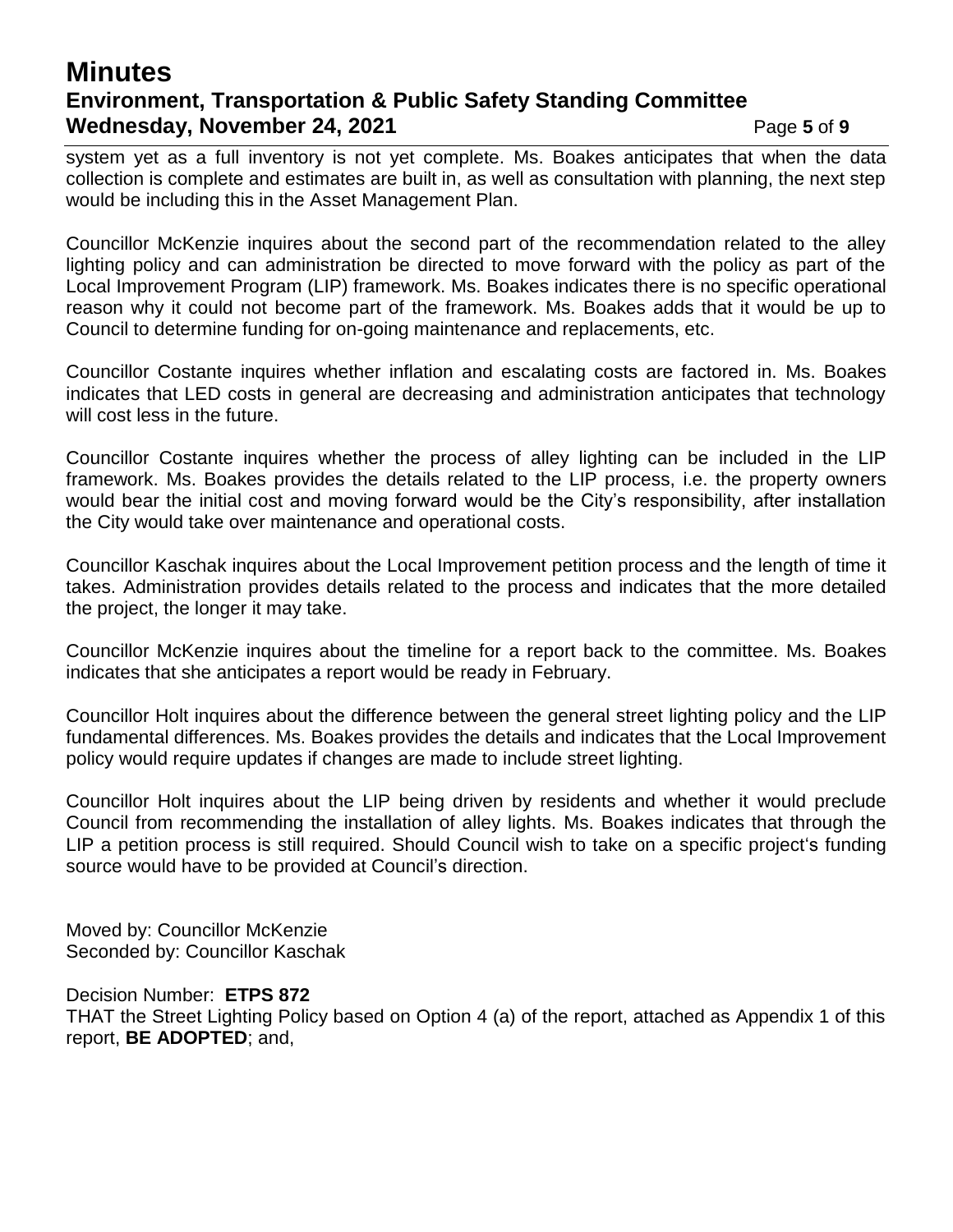# **Minutes Environment, Transportation & Public Safety Standing Committee Wednesday, November 24, 2021 Page 6** of 9

THAT Administration **BE DIRECTED** to incorporate the current Alleyway Lighting Policy into the general Street Lighting Policy and **REPORT BACK** to Council with a proposed by-law amendment for Council's consideration; and further,

THAT Council **APPROVE** the establishment of a new reserve fund for enhanced street lighting. Carried.

> Report Number: S 118/2021 Clerk's File: SL/14255

# **9. TRANSIT BOARD ITEMS**

### **9.1. Transit Windsor and University of Windsor U-Pass Amendments – City Wide**

Councillor McKenzie indicates that this program is a critically important program and commends Mr. Cragg and his team for keeping the program and discussion going during these challenging times.

Moved by: Councillor Kaschak Seconded by: Councillor McKenzie

### Decision Number: **ETPS 873**

THAT the Chief Administrative Officer and the City Clerk **BE AUTHORIZED** to sign the attached addenda to the U-Pass Agreement, along with any future amendments to the current agreement, with the UWSA, GSS, and OPUS, satisfactory in form to the City Solicitor, in financial content to the City Treasurer, and in technical content to the Commissioner, Infrastructure Services, and the Executive Director of Transit Windsor. Carried.

> Report Number: S 143/2021 Clerk's File: MT2021

## **9.2. Transit Windsor 2022 Operating Budget - City Wide**

Councillor Costante inquires about the 418X transit route, and in accordance with the Transit Master plan, will the start date be this year. Tyson Cragg, Executive Director of Transit Windsor, appears via video conference before the Environment, Transportation and Public Safety Standing Committee regarding the administrative report "Transit Windsor 2022 Operating Budget - City Wide" and indicates that there will be a capital requirement to that route of 6 busses and producing a schedule will take some time. Mr. Cragg indicates that September 2022 would be a more feasible start time for this route.

Councillor Costante inquires about ridership and the rates pre-Covid compared to current rates. Mr. Crag indicates that during the lockdown ridership was at 15%. The latest ridership data shows that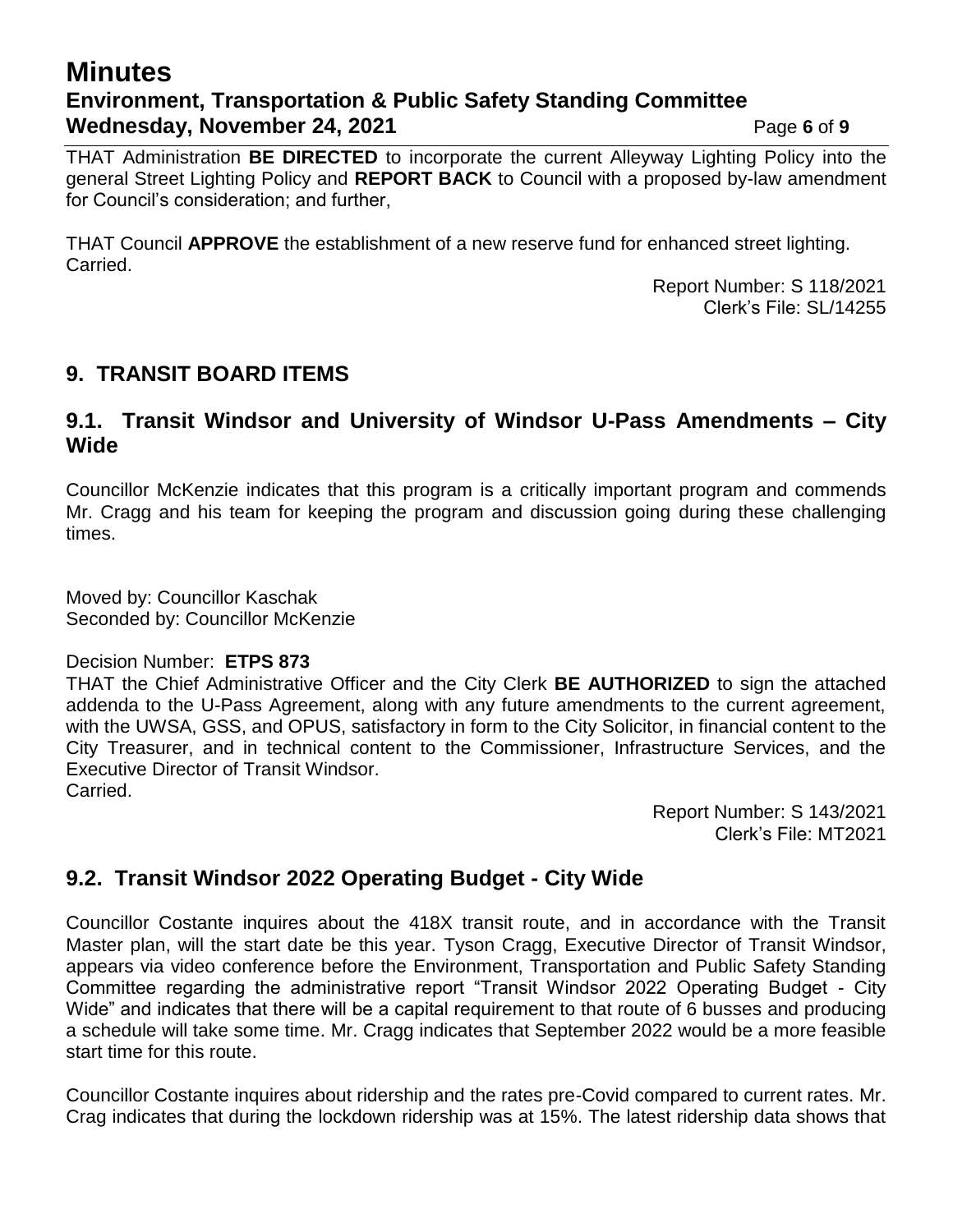# **Minutes Environment, Transportation & Public Safety Standing Committee Wednesday, November 24, 2021** Page 7 of 9

the rate is up to 52% of pre-pandemic ridership. Mr. Cragg adds that the University and College indicate a projection of increased physical presence on campus and increased enrollment in Fall/Winter would likely indicate that ridership will continue to increase.

Councillor Costante inquires about the financial model for the 418X route. Mr. Cragg provides the details of the initial approximate capital investment of \$4.2 million, which will include ICIP funding and a contribution from the City, which is part of the not recommended budget due to other pressures. Mr. Cragg provides details related to the annual operations costing.

Councillor Costante inquires about direct access to the Lancer centre through a transit route related to the 418X route. Mr. Cragg indicates that modifications would be required to the 1C or 2 routes. Mr. Cragg adds that without the modifications to the other routes, adding the 418X route only may lead to some negative impacts on other routes.

Councillor McKenzie inquires about ridership and future growth. Mr. Cragg indicates that they are very optimistic for 2022 and will return 50-60% driven by students, and perhaps a full recovery for 2023.

Councillor McKenzie inquires about skip stop and express routes and the status of the 518X route. Mr. Cragg indicates that the 518X route has been operating for 2  $\frac{1}{2}$  months and seems to be very promising, with strong ridership, 1500-1800 people, weekday and weekend.

Councillor Kaschak inquires about the tunnel bus. Mr. Cragg indicates that the tunnel bus had a small commuter base, which made up the primary ridership, and they have a cost effective model in place for these riders, although the pandemic halted that travel due to border restrictions as a result of COVID-19. Mr. Cragg explains about the single ridership revenue and the proposed increase to cover costs.

Councillor Mckenzie stresses the importance of the 418X route and the importance of deploying the master plan and proceeding with enhancements to other lines on the route hinges on the 418X first. Mr. Cragg indicates that based on the Transit Master Plan, the 418X would by-pass the downtown area and changes to the 1C and 2 Routes cannot happen until the 418X route begins.

Councillor Holt expresses concern with the transit budget being included in the 2022 proposed budget documents prior to the Transit Board discussing it. Chris Nepszy, Commissioner of Infrastructure Services, appears before the Environment, Transportation and Public Safety Standing Committee regarding the administrative report "Transit Windsor 2022 Operating Budget - City Wide" and indicates moving forward this will not be the case.

Councillor Holt inquires as to the impacts if the committee made changes. Mr. Nepszy indicates that changes during budget deliberations usually happen and details related to exact dollar amounts would be determined during the budget deliberation process, as there will still be an opportunity for changes.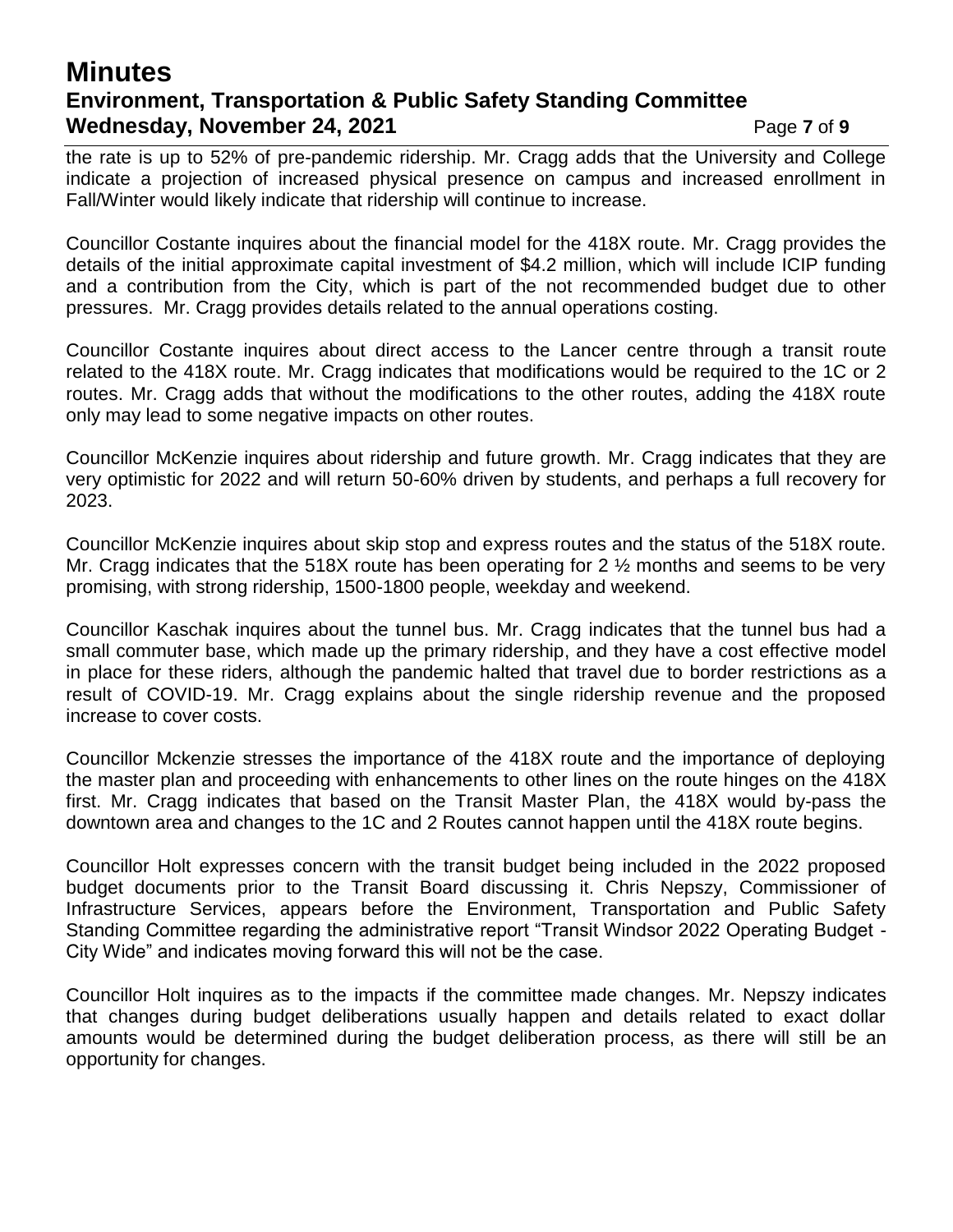# **Minutes Environment, Transportation & Public Safety Standing Committee Wednesday, November 24, 2021 Page 8** of 9

Moved by: Councillor Costante Seconded by: Councillor McKenzie

#### Decision Number: **ETPS 874**

THAT the Environment, Transportation and Public Safety Standing Committee, sitting as the Transit Windsor Board of Directors, **RECOMMEND** Transit Windsor's 2022 Operating Budget reflective of a Property Tax Levy Contribution of \$16,338,336 which is \$751,892 (or 4.82%) greater than the 2021 Property Tax Levy contribution; and,

THAT Transit Windsor's 2022 Operating Budget **BE REFERRED** to City Council for consideration as part of the City's 2022 Operating Budget deliberations; and,

THAT Administration **BE DIRECTED** to report back during the 2022 budget deliberation process, regarding possible transit access to the University of Windsor Lancer Centre within the existing route framework without impacting current routes, and without impacting the tax levy and existing level of service; and,

THAT Administration **BE DIRECTED** to report back during the 2022 budget deliberation process, regarding options to include the Transit Windsor Bus Route 418X, beginning in September 2022, without impacting the tax levy (by utilizing capital funds + ICIP); and further,

THAT Administration **BE DIRECTED** to work with the University of Windsor to collaborate on either direct transit access to the Lancer Centre or Bus Route 418X for 2022. Carried.

> Report Number: S 145/2021 Clerk's File: AFB/14256

### **9.3. Amendment to the Transit Windsor and University of Windsor U-Pass Agreement for the Winter 2022 Semester - City Wide**

The members thank administration for creatively working and keeping this agreement alive during difficult times.

Moved by: Councillor McKenzie Seconded by: Councillor Costante

### Decision Number: **ETPS 875**

THAT the Environment, Transportation and Public Safety Standing Committee, sitting as the Transit Windsor Board of Directors, and City Council **APPROVE** Transit Administration's recommendation to change the mandatory participation rate from 75% to 50% for the existing Universal Bus Pass (U-Pass) Agreement with the University of Windsor Students' Alliance (UWSA), the Graduate Student Society (GSS) and the Organization of Part Time University Students (OPUS), for the Winter Semester from January 1<sup>st</sup>, 2022 until April 31<sup>st</sup>, 2022; and,